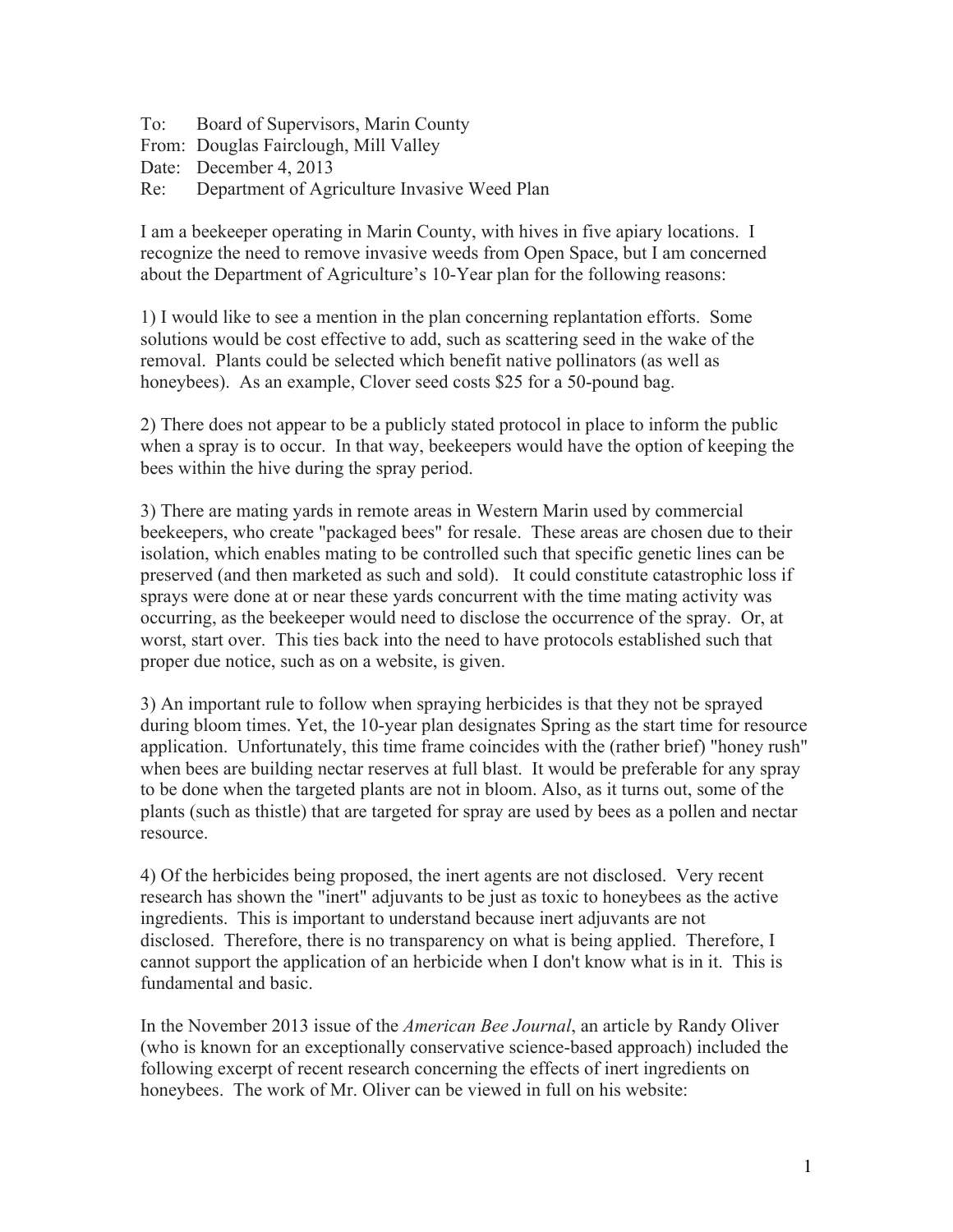## http://scientificbeekeeping.com/

"Learning was [rapidly] impaired after ingestion of 20 ug of any of the four tested organosilicone adjuvants, including harmful affects on honeybees caused by agrochemicals previously believed to be innocuous. "

These findings concerning commonly used inerts (previously believed to be innocuous but actually found to be harmful) parallels the recent findings concerning fungicides, which were also believed to be innocuous until the scope of testing was broadened to include the effects of fungicides on honeybee larvae. Honeybee larvae are the most vulnerable as they are developing from an egg and do not have a full set of defenses yet in place.

The article continues:

"One of the common adjuvants is a solvent NMP, described [by manufacturer BASF] as follows: 'NMP is given preference over other highly polar solvents because it is exempt from the requirement of a tolerance when used as a solvent or cosolvent in pesticide formulations applied to growing crops..'"

Note that "exempt from tolerance" means that there is no limit to the amount that can be applied (specifically, the amount of residue it leaves behind). So, while the active ingredients have strict limits as delineated by a percentage that goes out to the 100th place, inert ingredients have no such limits -- nor any specificity.

NMP has been shown in study to kill bee larva.

Here is the link:

http://www.extension.org/pages/58650/proceedings-of-the-american-bee-researchconference-2011#UhDTZW-aucw

(The item of interest there is #20.)

And here is the relevant excerpt from that link:

"Formulations usually contain inerts at higher amounts than active ingredients, and these penetrating enhancers, surfactants and adjuvants can be more toxic on non-targets than the active ingredients. Inerts often enhance the pesticidal efficacy as well as inadvertent non-target effects of the active ingredient after application."

"We have found that the nonionic surfactants Triton X-100 and Silwet L-77 were highly lethal to adult honeybees at an oral dose of 1% in artificial nectar while N-methyl-2 pyrrolidone (NMP), although less toxic to adults, was more acutely toxic to the brood. NMP is a member of a new generation of penetration enhancers added to pesticidal active